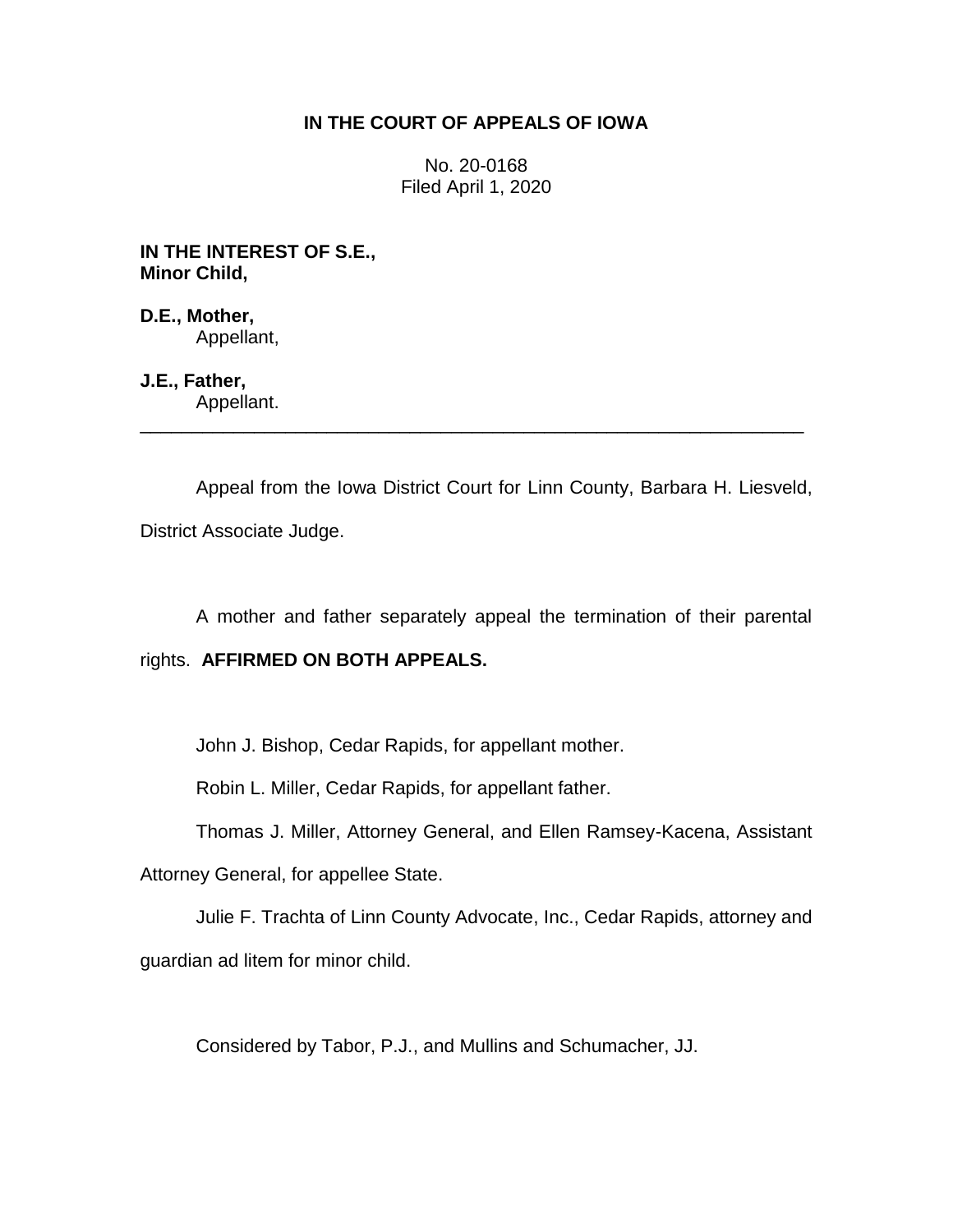### **TABOR, Presiding Judge.**

Mental-health needs, substance abuse, and domestic violence often prevent parents from reunifying with their children in cases of abuse or neglect. S.E.'s parents, Dina and Jerrod, faced all three of those major obstacles to resuming care of their now two-year-old son. The juvenile court terminated the parental rights of both Dina and Jerrod under Iowa Code section 232.116(1)(h) (2019). Both parents challenge the State's proof they cannot resume custody of S.E. without the risk of further harm. They also argue termination was not in their son's best interests. After our independent review of the record, we draw the same conclusions from the evidence as did the juvenile court.<sup>1</sup> Despite recent progress, the parents have not shown the ability to maintain "a safe, sober, violence-free home for their child." We thus affirm the juvenile court's termination decision.

## **I. Facts and Prior Proceedings**

 $\overline{a}$ 

S.E. was born in August 2017. The next month, the Iowa Department of Human Services (DHS) completed a family assessment identifying domestic abuse by Jerrod against Dina. S.E. remained in the care of his parents for the next year. But in the fall of 2018, the DHS determined the parents were using methamphetamine while caring for S.E. The juvenile court adjudicated S.E. as a

<sup>1</sup> We review rulings terminating parental rights de novo. *In re M.W.*, 876 N.W.2d 212, 219 (Iowa 2016). While not bound by the juvenile court's fact findings, we give them weight, particularly on credibility claims. *Id.* The State must present clear and convincing evidence to support termination. *In re A.M.*, 843 N.W.2d 100, 110–11 (Iowa 2014). Evidence satisfies that standard if no serious or significant doubts exist about the correctness of conclusions of law drawn from the proof. *In re C.B.*, 611 N.W.2d 489, 492 (Iowa 2000).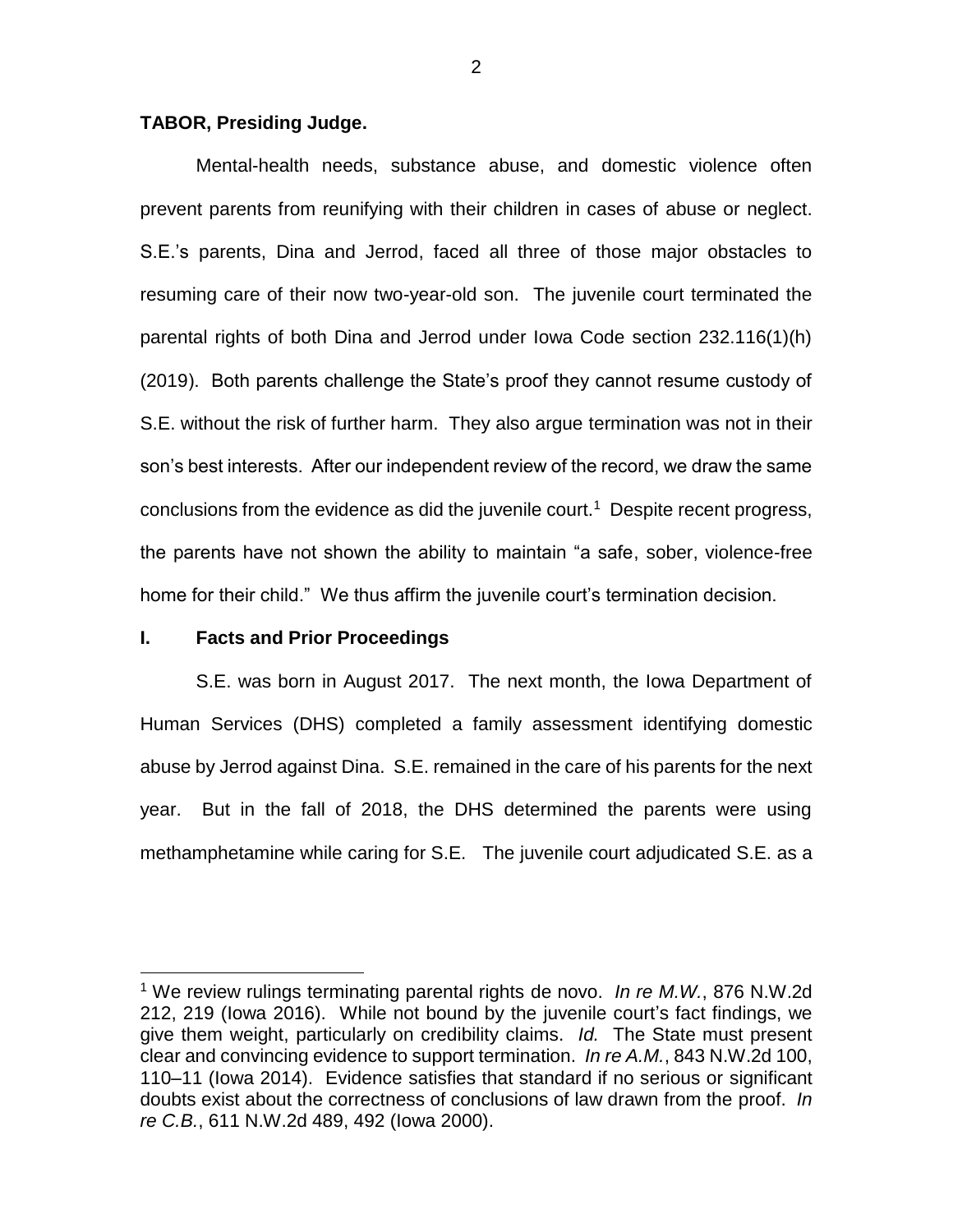child in need of assistance (CINA) and removed him from parental care in October 2018.

At first, the DHS placed S.E. with his maternal grandmother. Because the grandmother struggled to limit Dina's access to S.E., the DHS soon moved the child to the home of his paternal grandfather. S.E. remained in his grandfather's care through much of the CINA case. $2$  The grandfather has qualified as a foster parent and is willing to adopt S.E.

As the juvenile court noted, both parents have "significant mental health needs" that affect their ability to parent. Dina was diagnosed with attention deficit disorder, anxiety with panic attacks, depression, mood disorder, and obsessive compulsive disorder. The DHS worker believed Dina depended emotionally on Jerrod. Jerrod was diagnosed with mood disorder, schizophrenia, depression, and anxiety. Both parents sought medication management from the Abbe Mental Health Center but neither attended individual counseling.

Jerrod's behavior was especially concerning. He directed "angry outbursts" at the DHS workers and even threatened to kill the DHS case manager. The FSRP (family safety, risk, and permanency) providers stopped transporting him to interactions with S.E. in the summer of 2019 because they did not feel safe. An FSRP worker described his demeanor as "very unpredictable."

Closely related to their mental-health challenges, substance-abuse issues hindered their ability to safely parent. Jerrod had long-term addictions to alcohol and methamphetamine. He said, as a teenager, he "would drink from sunrise to

 $\overline{a}$ 

3

<sup>2</sup> S.E. lived with a paternal aunt from December 2018 through April 2019.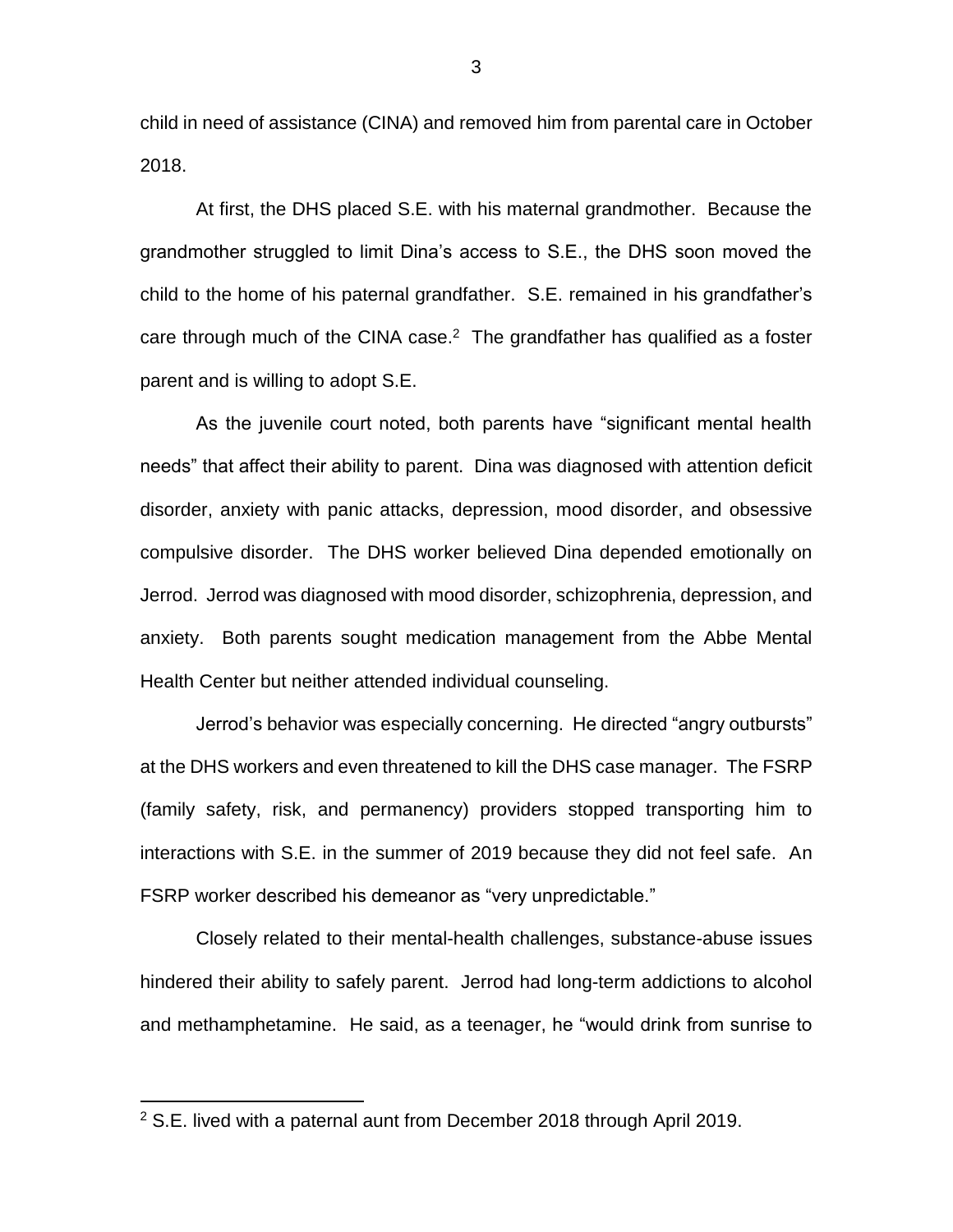sundown." He sought treatment several times but continued to drink to intoxication during the CINA case. Both he and Dina downplayed his current alcohol consumption in their testimony at the termination hearing. Dina's own methamphetamine use coincided with her relationship with Jerrod. She also lied to substance-abuse evaluators about the extent of her use during the CINA case. The district court was concerned they had simply substituted their addiction to methamphetamine to an addiction to alcohol.

The record showed that in late September 2019, both Dina and Jerrod "drank liquor" and "got intoxicated pretty quickly." Jerrod ended up calling 911 to say Dina assaulted him. He described the call as "a petty tactic to get her in trouble." A similar incident occurred earlier that month.

To complete their trifecta of troubles, domestic violence plagued the relationship between Jerrod and Dina. Jerrod was most often the aggressor, according to the record. Jerrod denied this history in his testimony. And Dina minimized the frequency of the violence, which also coincides with their drinking to excess. When confronted with the police report, Dina acknowledged Jerrod punched her while she was holding S.E. in February 2018. Social workers referred Dina to Waypoint, a nonprofit program offering domestic-violence victim counseling. But she did not follow through with that service. The parents' relationship has been "on-again, off-again" but Dina testified she was committed to their marriage. The parents had separate visits with S.E. until September 2019 when they reconciled their relationship.

The parents didn't have their own housing until September 2019. At that point, they pooled their monthly resources (hers from Social Security disability and

4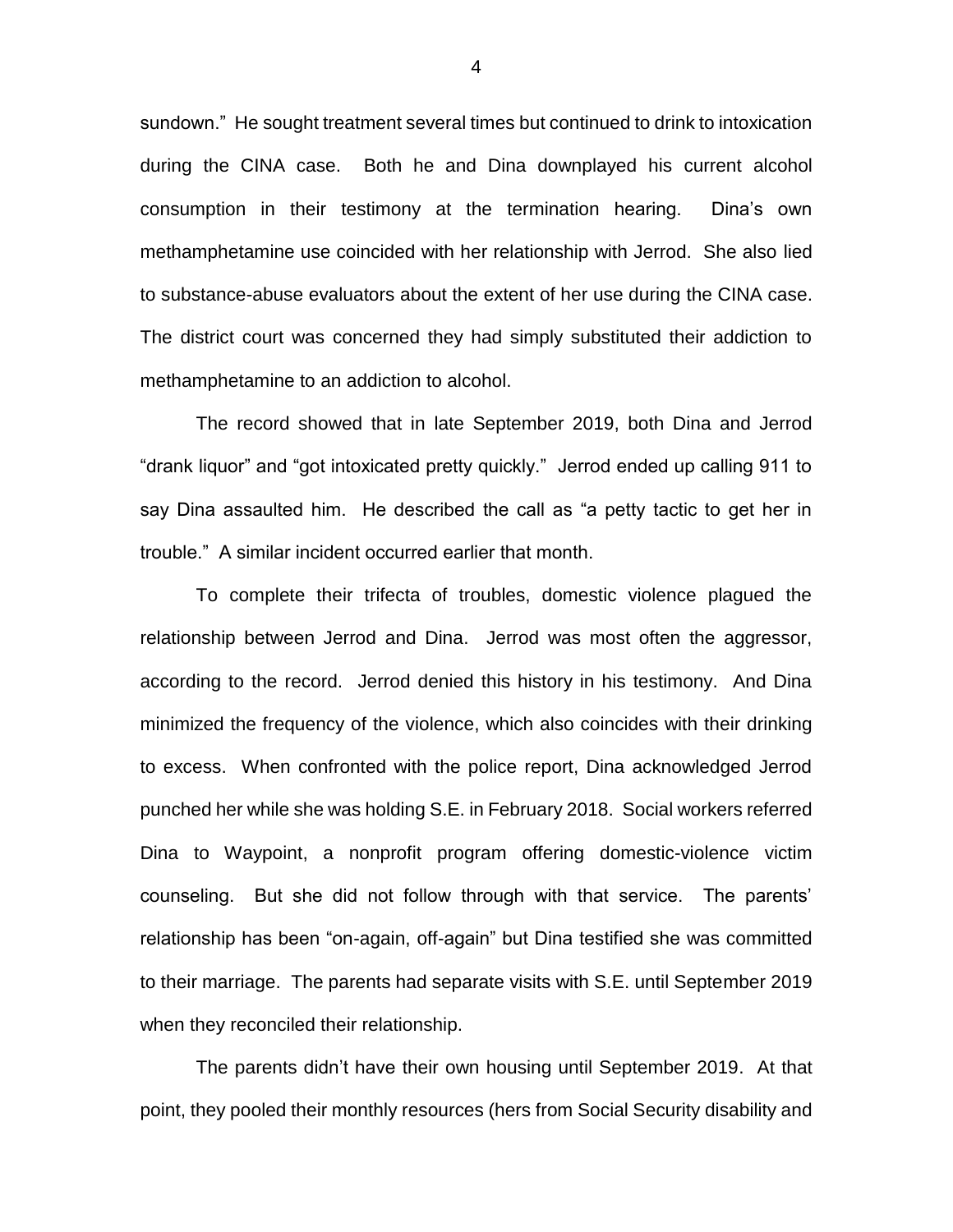his from the East Central Region Mental Health and Disability Services) to rent a two-bedroom house. The location was suitable for visits with S.E. The DHS allowed the parents three, six-hour unsupervised visits with drop-ins. By all accounts, the interactions were positive and the parents met their child's needs. In late November 2019, the DHS offered the parents a fourth visit that would require them to schedule and transport S.E. to his speech therapy appointments. By the time of the termination proceedings in early to mid-December, they had not followed through with those appointments.

The juvenile court drafted a thorough history of the case and concisely explained its reasons for granting the State's petition for termination of parental rights. The parents filed separate petitions on appeal.

### **II. Analysis**

 $\overline{a}$ 

We examine termination cases in three steps. *In re P.L.*, 778 N.W.2d 33, 40 (Iowa 2010). First, we decide whether the State proved a ground for termination in section 232.116(1). *Id.* After finding that proof by clear and convincing evidence, we consider whether termination is in the best interests of the child by applying the factors in section 232.116(2). *Id.* If the best-interests test is met, we turn to the permissive factors listed in section 232.116(3) to see if any stand in the way of terminating. *Id.*

#### **A. Statutory Basis for Termination**

Both Dina and Jerrod contend the State failed to offer clear and convincing evidence to support termination under lowa Code section  $232.116(1)(h).<sup>3</sup>$  They

<sup>3</sup> Paragraph (h) allows for termination if:

The court finds that all the following have occurred: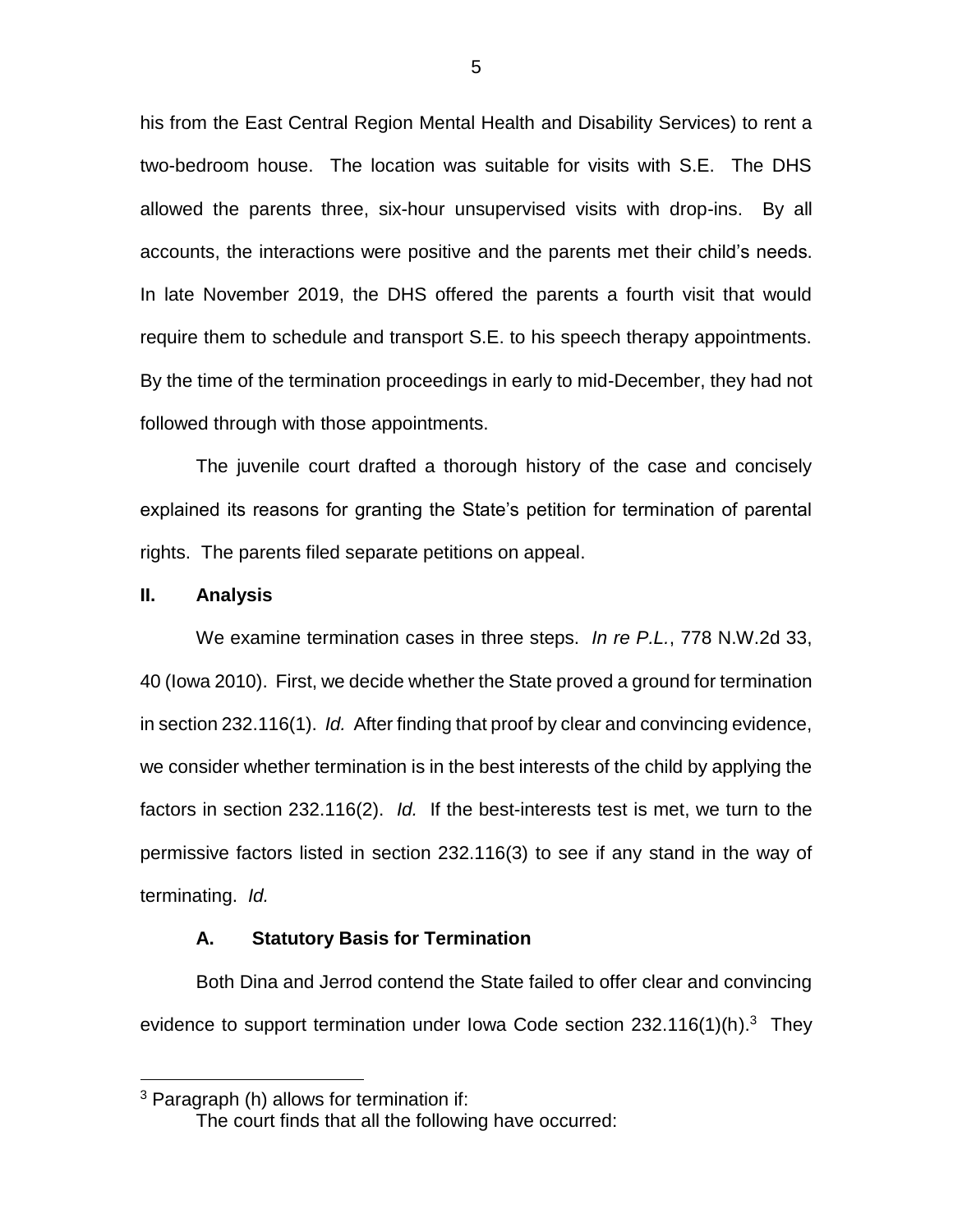focus on the fourth element—proof that S.E. could not be returned to their care at the time of the termination hearing. *See M.W.*, 876 N.W.2d at 223–24.

Contrary to the parents' position, the State offered strong evidence neither is ready to resume the role of full-time parent. The record shows after a year of services, the parents still could not care for S.E. without ongoing DHS involvement. *See A.M.*, 843 N.W.2d at 111. Despite their progress in securing long unsupervised visits, S.E. had never stayed overnight with them or had a trial home stay. The service providers were on the cusp of recommending the next step, when the September 2019 police calls renewed their fear of maltreatment based on substance abuse and domestic violence.

Significantly, none of the professionals involved with the case felt comfortable recommending reunification. *See id.* (noting DHS caseworker, all service providers, and guardian ad litem (GAL) recommended termination); *In re D.W.*, 791 N.W.2d 703, 707 (Iowa 2010) (same). Those professionals expressed concern the parents had not adequately addressed their violent history—or the effect of substance use and mental-health challenges on their ability to raise S.E. One of the FSRP workers opined the parents had not seized the opportunity during

 $\overline{a}$ 

<sup>(1)</sup> The child is three years of age or younger.

<sup>(2)</sup> The child has been adjudicated [CINA under] section 232.96.

<sup>(3)</sup> The child has been removed from the physical custody of the child's parents for at least six months of the last twelve months, or for the last six consecutive months and any trial period at home has been less than thirty days.

<sup>(4)</sup> There is clear and convincing evidence that the child cannot be returned to the custody of the child's parents as provided in section 232.102 at the present time.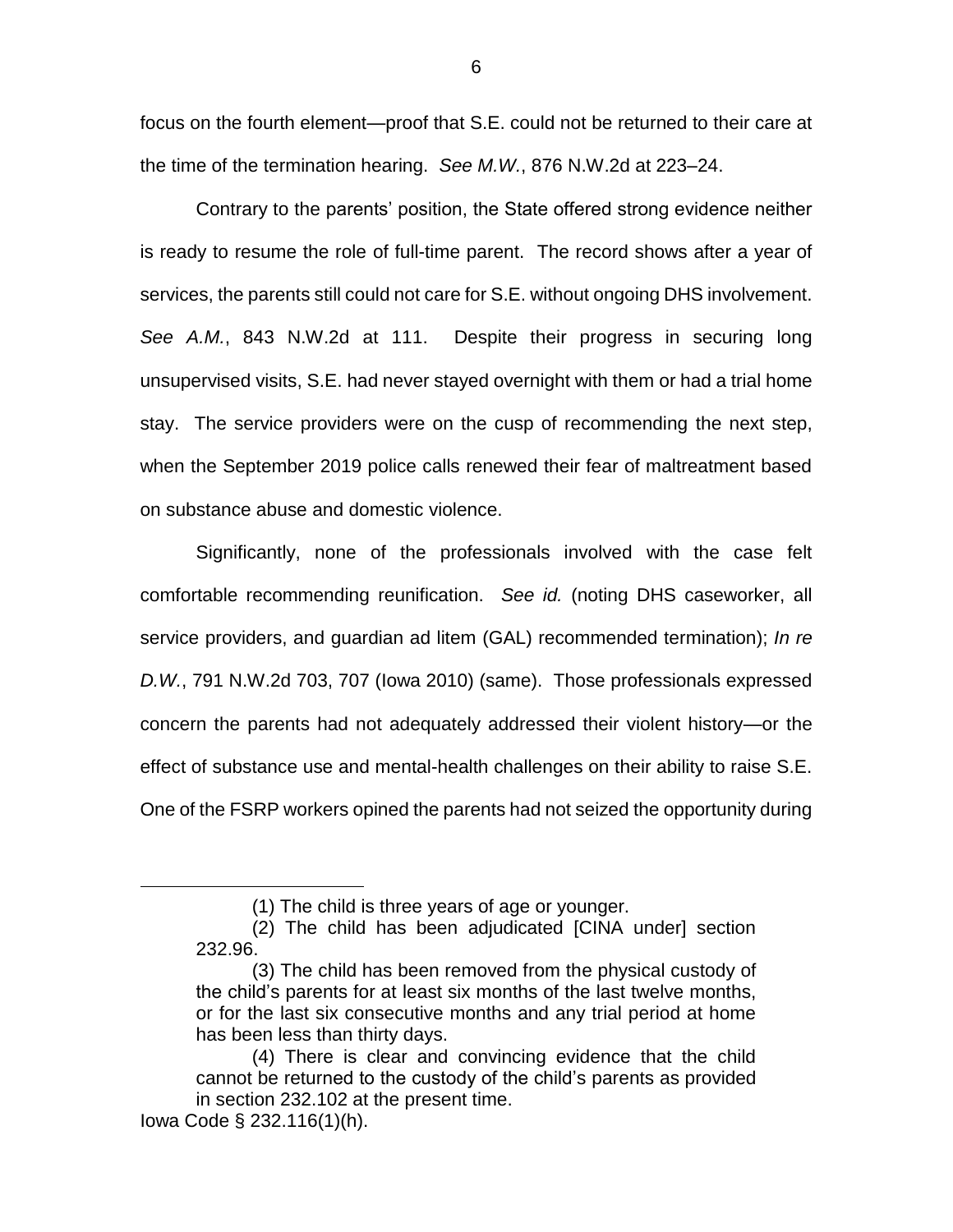the open CINA case to address their unresolved mental-health issues, noting "the ball hasn't been rolling the whole time." The GAL acknowledged the parents made "some positive steps" in the last thirty days, but did not see the kind of "long-term change" necessary to avoid placing S.E. at risk. Giving due respect to their expert views, we find clear and convincing evidence in the record to support termination for both parents under section 232.116(1)(h).

#### **B. Best Interests/Permissive Factors**

Both Dina and Jerrod argue termination is not in S.E.'s best interests. But neither of them actually discuss the factors in section 232.116(2). Instead, they conflate the best-interests argument with the permissive factor weighing against termination in section 232.116(3)(c) (allowing juvenile court to deny petition when "[t]here is clear and convincing evidence that the termination would be detrimental to the child at the time due to the closeness of the parent-child relationship").

Both parents argue their relationship with S.E. is so close that termination would damage his well-being. *See* Iowa Code § 232.116(3)(c). Indeed, the record shows a loving connection between S.E. and his parents. The FSRP worker described the child as "well-bonded" and "happy to see his parents" during their interactions. The juvenile court also "acknowledge[d] that there is an existing bond." But that said, we must decide whether the disadvantage of termination overcomes the parents' continuing inability to provide S.E. with a safe, stable, and substance-free environment. *See D.W.*, 791 N.W.2d at 709.

The burden is on the parents resisting termination to prove the permissive factors under section 232.116(3). *In re A.S.*, 906 N.W.2d 467, 476–77 (Iowa 2018). Like the juvenile court, we find the parents fail to meet that burden. S.E.